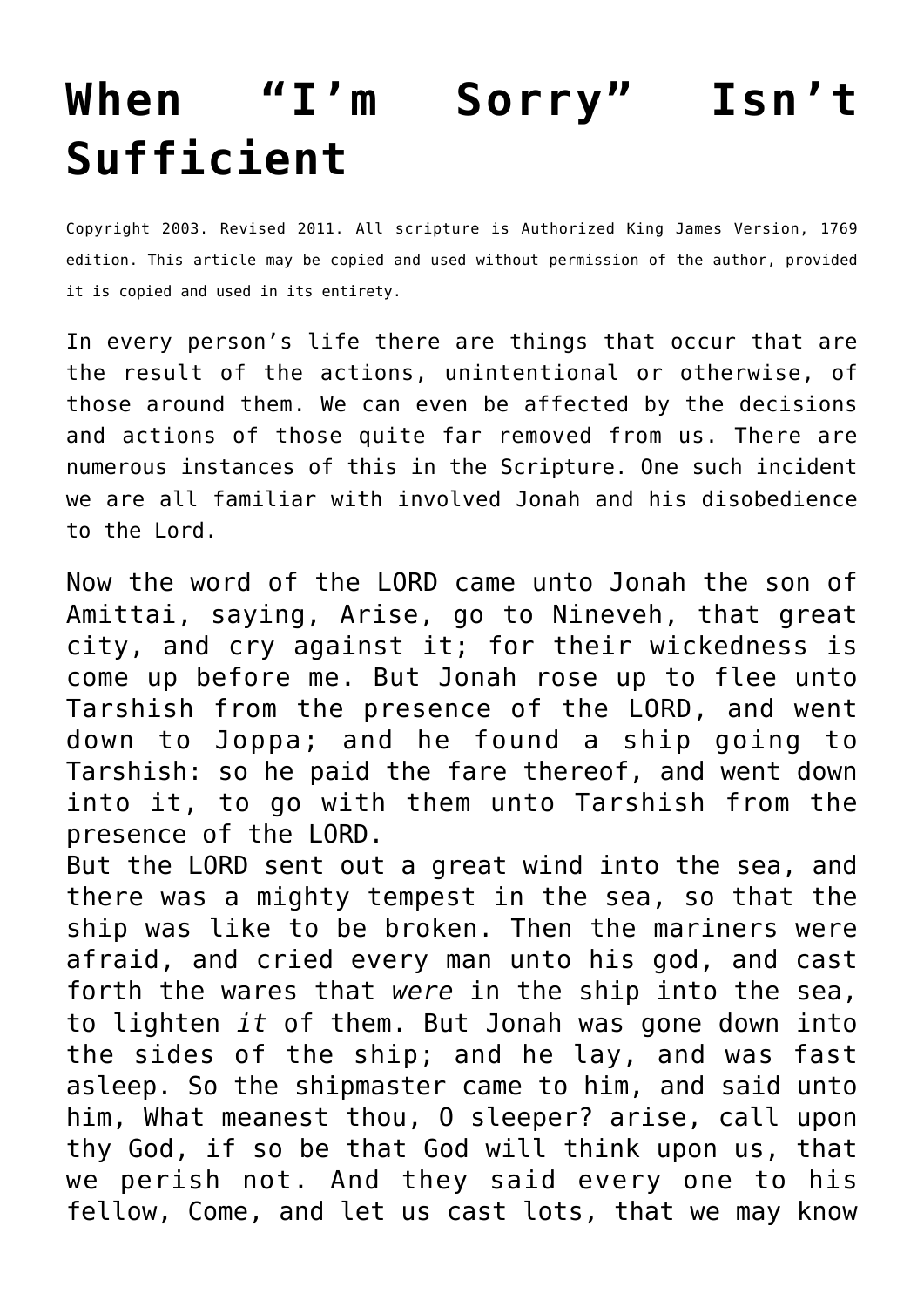for whose cause this evil *is* upon us. So they cast lots, and the lot fell upon Jonah. Then said they unto him, Tell us, we pray thee, for whose cause this evil *is* upon us; What *is* thine occupation? and whence comest thou? what *is* thy country? and of what people *art* thou? And he said unto them, I *am* an Hebrew; and I fear the LORD, the God of heaven, which hath made the sea and the dry *land*. Then were the men exceedingly afraid, and said unto him, Why hast thou done this? For the men knew that he fled from the presence of the LORD, because he had told them.

Then said they unto him, What shall we do unto thee, that the sea may be calm unto us? for the sea wrought, and was tempestuous. And he said unto them, Take me up, and cast me forth into the sea; so shall the sea be calm unto you: for I know that for my sake this great tempest *is* upon you. Nevertheless the men rowed hard to bring *it* to the land; but they could not: for the sea wrought, and was tempestuous against them. Wherefore they cried unto the LORD, and said, We beseech thee, O LORD, we beseech thee, let us not perish for this man's life, and lay not upon us innocent blood: for thou, O LORD, hast done as it pleased thee. So they took up Jonah, and cast him forth into the sea: and the sea ceased from her raging. Then the men feared the LORD exceedingly, and offered a sacrifice unto the LORD, and made vows. *(Jonah 1:1-16)*

There are many things we could say about the above passage from the Book of Jonah. We could attempt to justify Jonah's actions by pointing out that it is entirely likely some of the men on the ship were saved as result of what happened, which would not have happened had Jonah simply gone to Nineveh like he was supposed to. We could also say that Jonah's preaching in Nineveh was made more believable by his appearance, having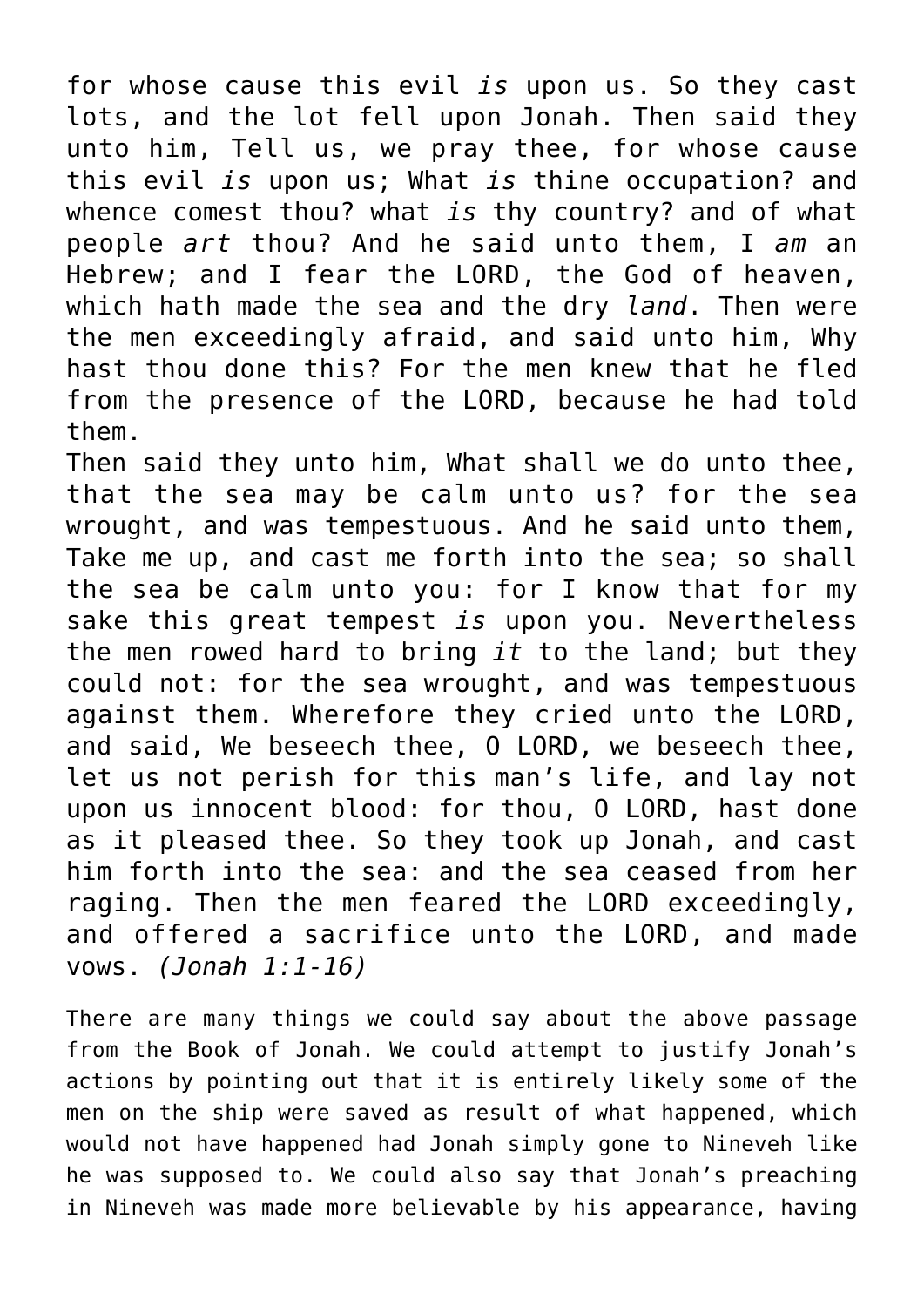come from being in the whale's belly for three days.

However, both of these justifications ignore the fact that Jonah directly disobeyed the Lord, and in so doing caused a number of other people to suffer the loss of the fruits of their labor. Not only that, Jonah's disobedience imperiled the lives of the entire crew of the ship. I wonder what transpired when the ship finally returned to port and reported to the owners of the cargo they were carrying as to the events that occurred and why. Perhaps the owners of the goods that were tossed overboard were not so understanding? I also wonder – would they have accepted Jonah's "I'm sorry", or "I apologize"? Would they have ever believed Jonah (or anyone else) if the Gospel were presented to them? After all, it would be real immediate in their minds that a "man of God" caused the loss of their labors.

Upon this, I am reminded of the time I worked as an Avionics Guidance & Control Supervisor on the flightline at Castle AFB. I worked KC-135 aircraft, and was responsible for the Instrument, Inertial Navigation, Autopilot & Flight Stabilization, and Compass systems of the aircraft. One of the most pressing issues emphasized was doing the job right. As a supervisor, it was imperative to impress upon my people the seriousness of the maintenance we performed. After all, when things go wrong at 35,000 ft. there is no place to "pull over" and check it out. More than once, when reading of an incident that resulted in the loss of an aircraft and crew, I would find that the cause was the result of some maintenance technician's failure to correctly perform maintenance on the system that failed — and people died.

One of the things I discovered many years ago, was that there are many times when "I'm sorry" or "I apologize" just doesn't cut it.

*"I'm sorry"* doesn't cut it when someone dies as a result of something you did and should not have done, or, did not do and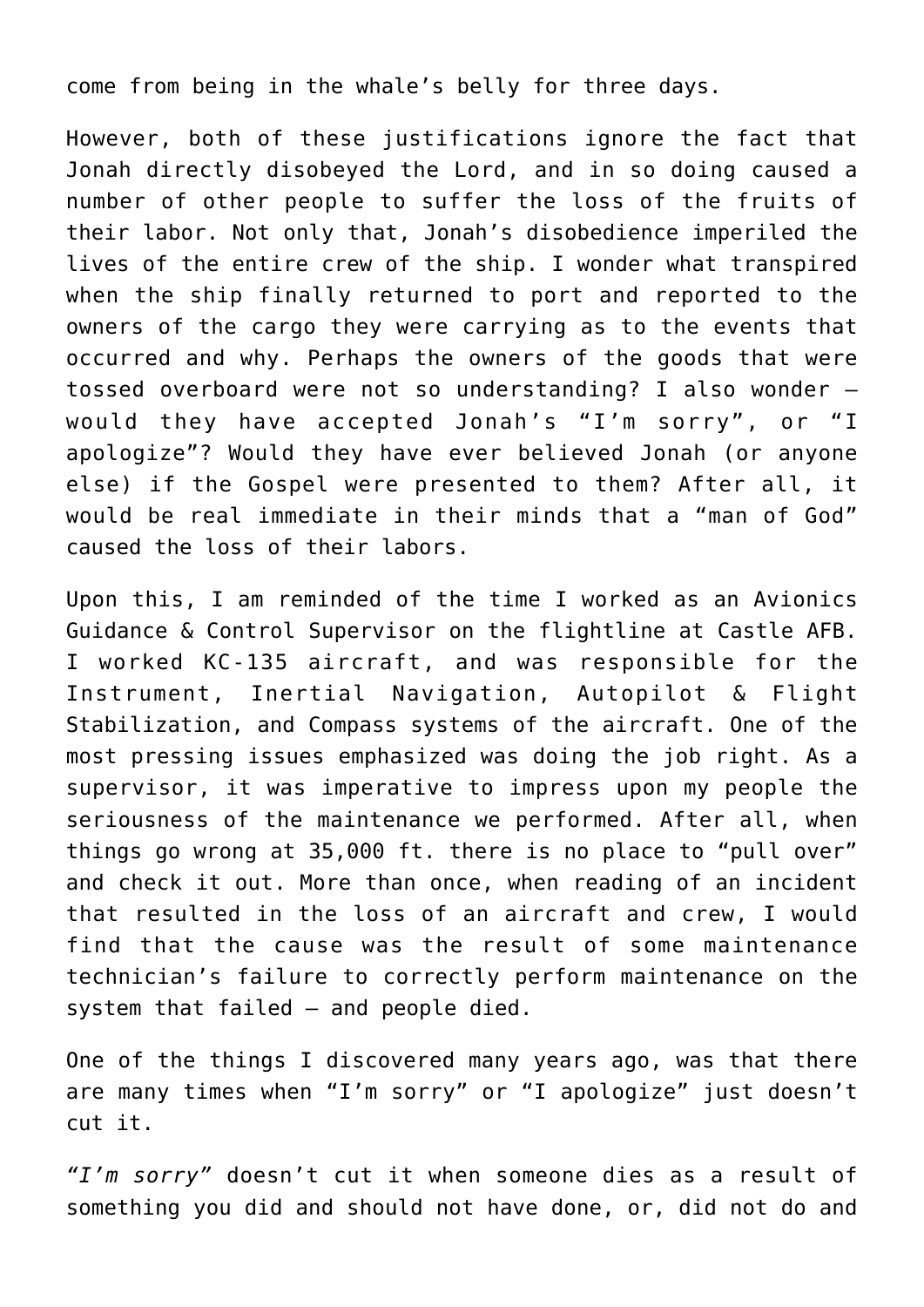should have done. "I'm sorry" won't bring them back. "I'm sorry" won't fill the empty space in the lives of their family and won't replace the head of the home you just killed through negligence.

*"I'm sorry"* won't cut it when someone is injured as a result of our actions. It also won't restore them to full health either. There are many other things we can think of that "I'm sorry" won't fix once the damage is done.

You know, Jonah's example is only the mildest of examples of what "I'm sorry" wouldn't fix in the Scriptures. If we consider Achan, Absalom, the children of Israel in the Wilderness . . . What is it stated in the Psalm?

He rained flesh also upon them as dust, and feathered fowls like as the sand of the sea: And he let *it* fall in the midst of their camp, round about their habitations. So they did eat, and were well filled: for he gave them their own desire; They were not estranged from their lust. But while their meat *was* yet in their mouths, The wrath of God came upon them, and slew the fattest of them, and smote down the chosen *men* of Israel. For all this they sinned still, and believed not for his wondrous works. *(Psalm 78:27-32)*

I wonder: How many children went to sleep that night in the camp of Israel without one, or both their parents? Even if their parents could say "I'm sorry," it was too late.

Even so, what about us? Do we consider the decisions we make and the resulting effects they will have upon those around us? What about the lost that see us and know we are "Christians"? Will "I'm sorry" cut it when they are in Hell because they saw no difference between us and the world — and thus rejected the Gospel because our message was not believable?

Will "I'm sorry" be sufficient when we aid and abet someone's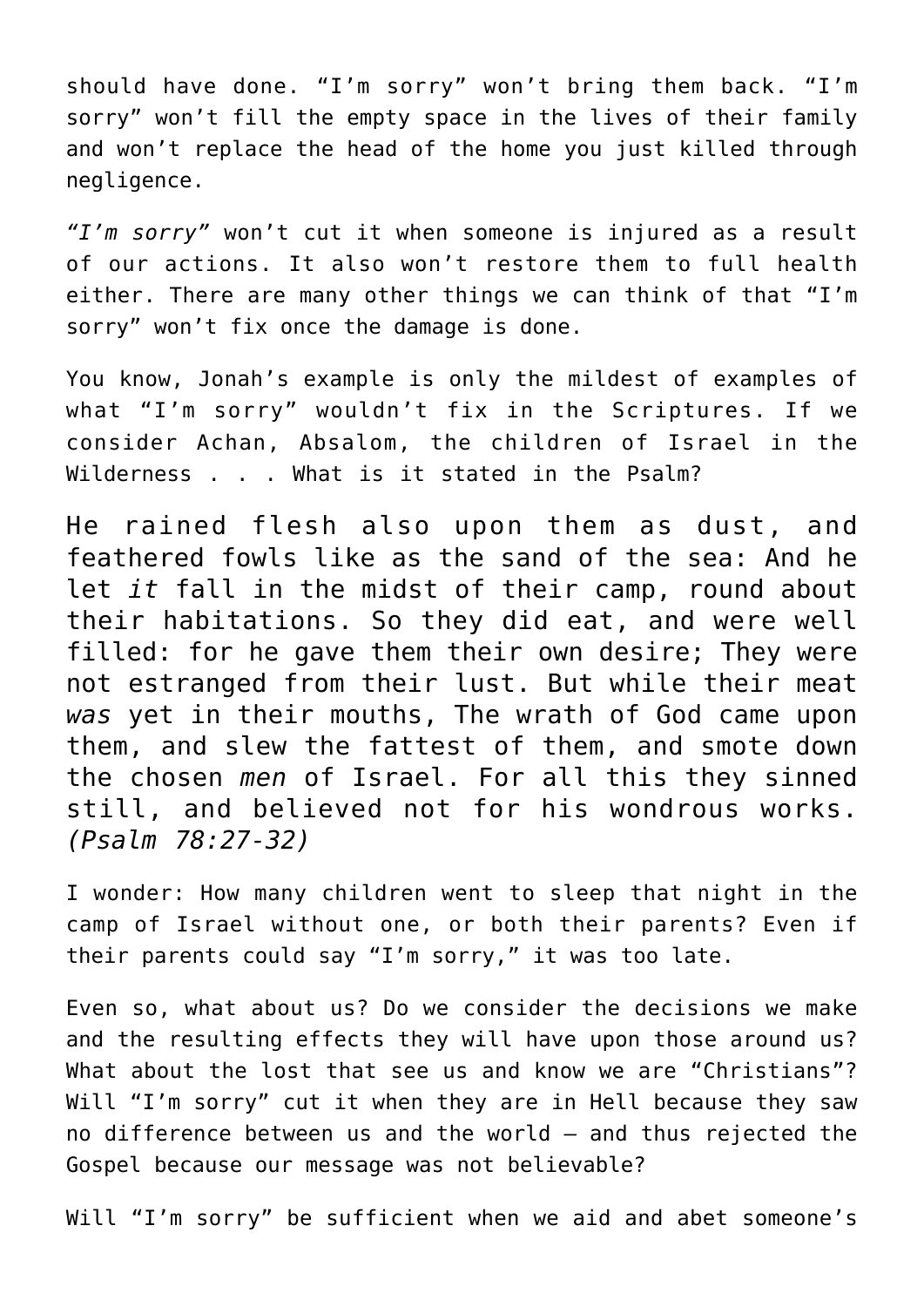rebellion against God, and it results in their destruction?

Will "I'm sorry" be an appropriate answer before the throne of God when we are faced with the indisputable fact that we would not be burdened for the souls of those around us? You know, we can say we're burdened all day long. But, if we never get out and present the Gospel to those around us, what we say is meaningless. What counts is what we do, not what we say.

Will "I'm sorry" work when we are confronted by the Lord at His throne concerning all the times he convicted us and rebuked us about our sin — and we ignored it, brushed it off, or got angry about it?

I am not saying that there is no forgiveness with God. Of a certainty there is. However, there are sure consequences for our decisions and subsequent actions. We are not at liberty to do as we please — that is license. We are surely at liberty to live godly lives and present the truth of the Lord's kingdom in a believable manner. After all, we are reminded that we are not our own, but the Lord's:

What? know ye not that your body is the temple of the Holy Ghost *which is* in you, which ye have of God, and ye are not your own? For ye are bought with a price: therefore glorify God in your body, and in your spirit, which are God's *(I Corinthians 6:19-20)*

I am crucified with Christ: nevertheless I live; yet not I, but Christ liveth in me: and the life which I now live in the flesh I live by the faith of the Son of God, who loved me, and gave himself for me. *(Galatians 2:20)*

Which brings to the forefront of my mind why I am continually reminded that while I worked on the flightline it was of the utmost importance to me that I never be responsible for the loss of, or damage to an aircraft or aircrew. How much more so should I be concerned for the eternal destiny of the souls of